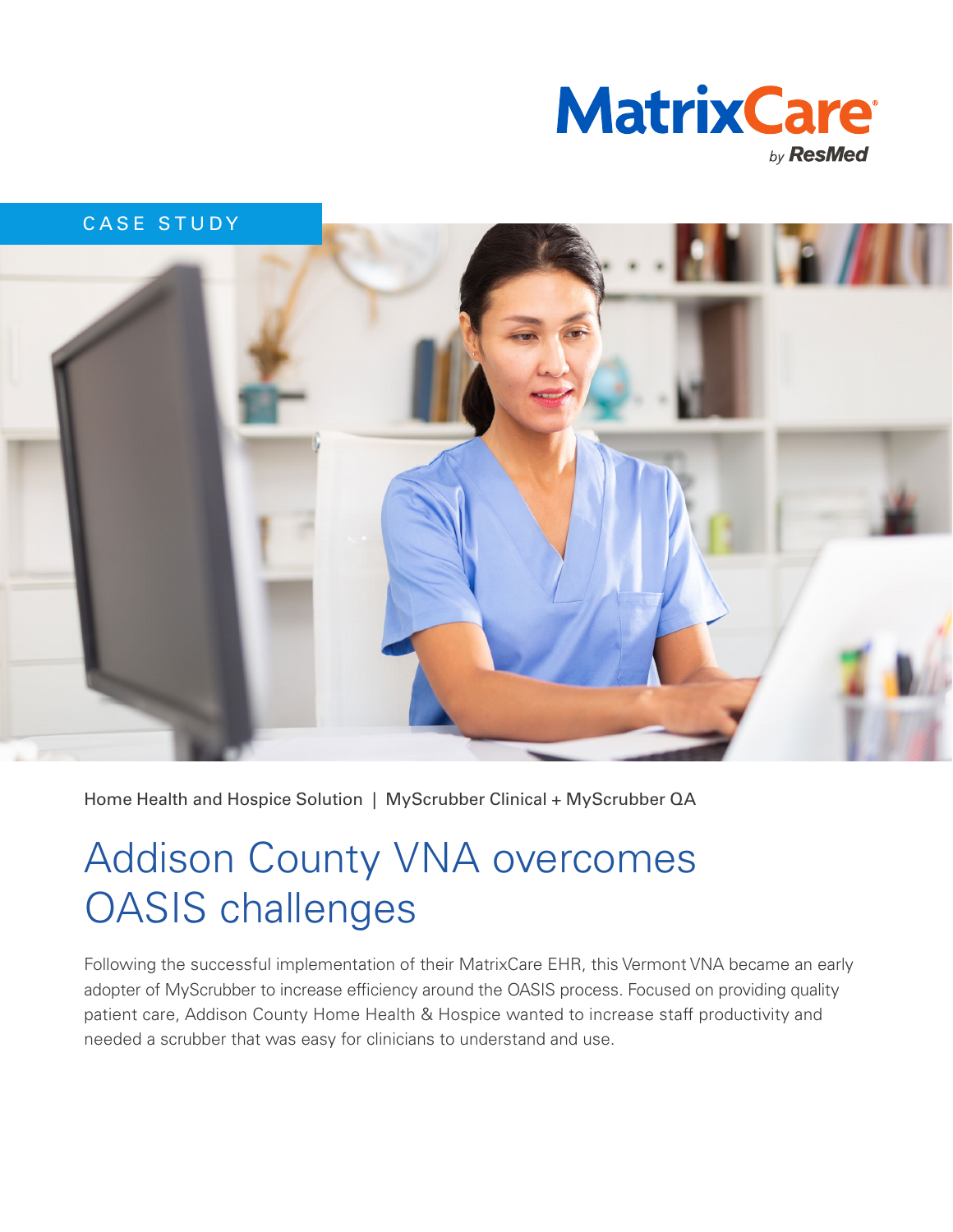#### CASE STUDY



- **>** Clinicians frustrated by confusing language and recommendations
- **>** Time lost on redundant back and forth exchanges with QA team
- **>** Lack of real-time data to implement timely change



**>** MatrixCare MyScrubber Clinical + QA

# Results

- **>** Easy for clinicians to understand and engage
- **>** Streamlined OASIS process and increased staff productivity
- **>** More control over outcomes and data management

Scrubbing documentation is an important part of the OASIS process. Not only does it reduce errors and inconsistencies that can affect patient care and lead to compliance issues, scrubbing also results in clean documentation required for full and timely reimbursement. But clinicians at Addison County Home Health & Hospice were hindered by a system they couldn't understand. The language wasn't familiar or friendly, causing confusion and making the OASIS process even more cumbersome. Deb Wesley, CEO and VP of Clinical Services, recognized the problem and was eager to explore MatrixCare's MyScrubber tool.

"We want our clinicians to look at their data, to look at their OASIS and understand it," Wesley said. "But with the system we had in place, clinicians didn't understand why a certain answer on their OASIS wasn't correct or why the system gave them the recommendations it did."

*With MyScrubber, clinicians could understand what was written and were more comfortable selecting answers that made sense to them rather than responding to language from an OASIS-D manual.*

**Deb Wesley,** CEO and VP of Clinical Services Addison County Home Health & Hospice

### Clear language and real-time data support better outcomes

Wesley was careful not to overwhelm staff with too much change all at one time. She started with MyScrubber Clinical and began seeing results right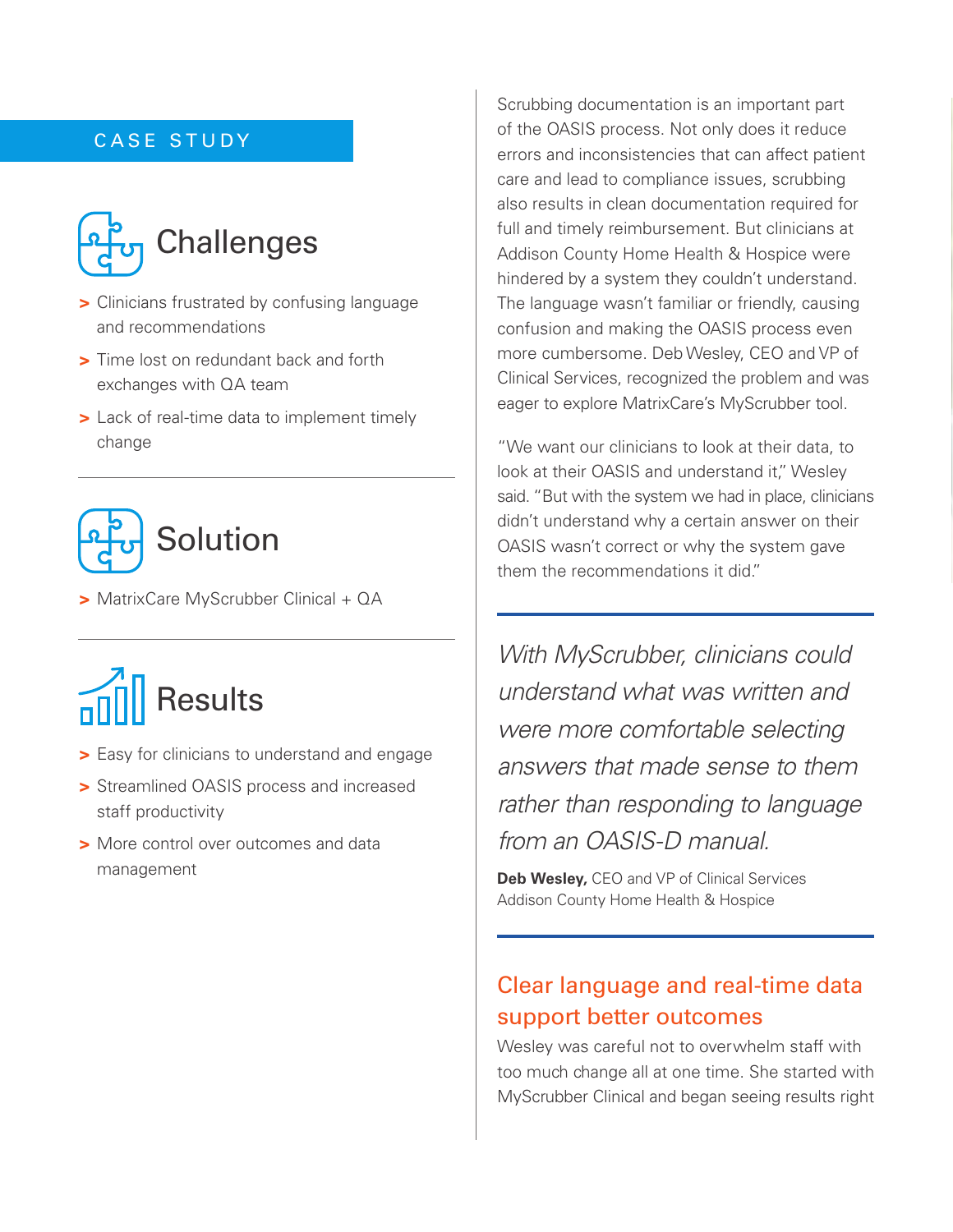

away. It used language that staff could easily understand, overcoming one of the biggest hurdles in the team's OASIS process.

MyScrubber integrates seamlessly with clinical workflows, making it easy for staff to engage quickly. They can easily review data, correct errors, and instantly accept or decline recommendations without having to go back and forth with the QA team. Clinicians appreciate the time they save and can even perform scrubbing on their mobile devices, with or without an internet connection.

As adoption rates soared, Wesley added MyScrubber QA to the team's tool kit. MyScrubber QA analyzes data in real time and includes built-in notifications and color coding to flag items that need attention sooner rather than later. "That really helped us get out in front of our information. With real-time data we can control outcomes better, while charts are still active. We can also manage

our information better because we can change the data right now. We no longer have to wait a full quarter to get the data we need to implement changes."

#### Less paperwork saves valuable time

The easy-to-understand language in MyScrubber creates workflow efficiencies, decreasing paperwork and saving time during the review process. "We're able to move our data along and balance high volume with high quality care and documentation," Wesley said.

## Integration with HEALTHCARE*first*  makes OASIS faster and more accurate

One significant bonus that comes with using MyScrubber is its seamless integration with HEALTHCARE*first* coding. The solution includes a dashboard where staff can see the status of each chart and work on those that need immediate attention. There's also a web coding portal within the MatrixCare EHR. This is where all real-time communication is documented, time stamped, and stored, making it easier to gather and verify critical information like referral details and wound clarification. These real-time discussions reduce breakdowns in communication that can lead to misunderstandings, incomplete information, and delays in documentation. And since everything is documented in the system, there's no need for outside emails to be referenced or saved.

It all makes communication during the OASIS process faster and more accurate, saving turnaround time so claims can be submitted on time. "The integration with HEALTHCARE*first* coding really puts us in control of our data," said Wesley. "It's really streamlined what we do." Having codes already in the software makes it easier for clinicians to quickly communicate,